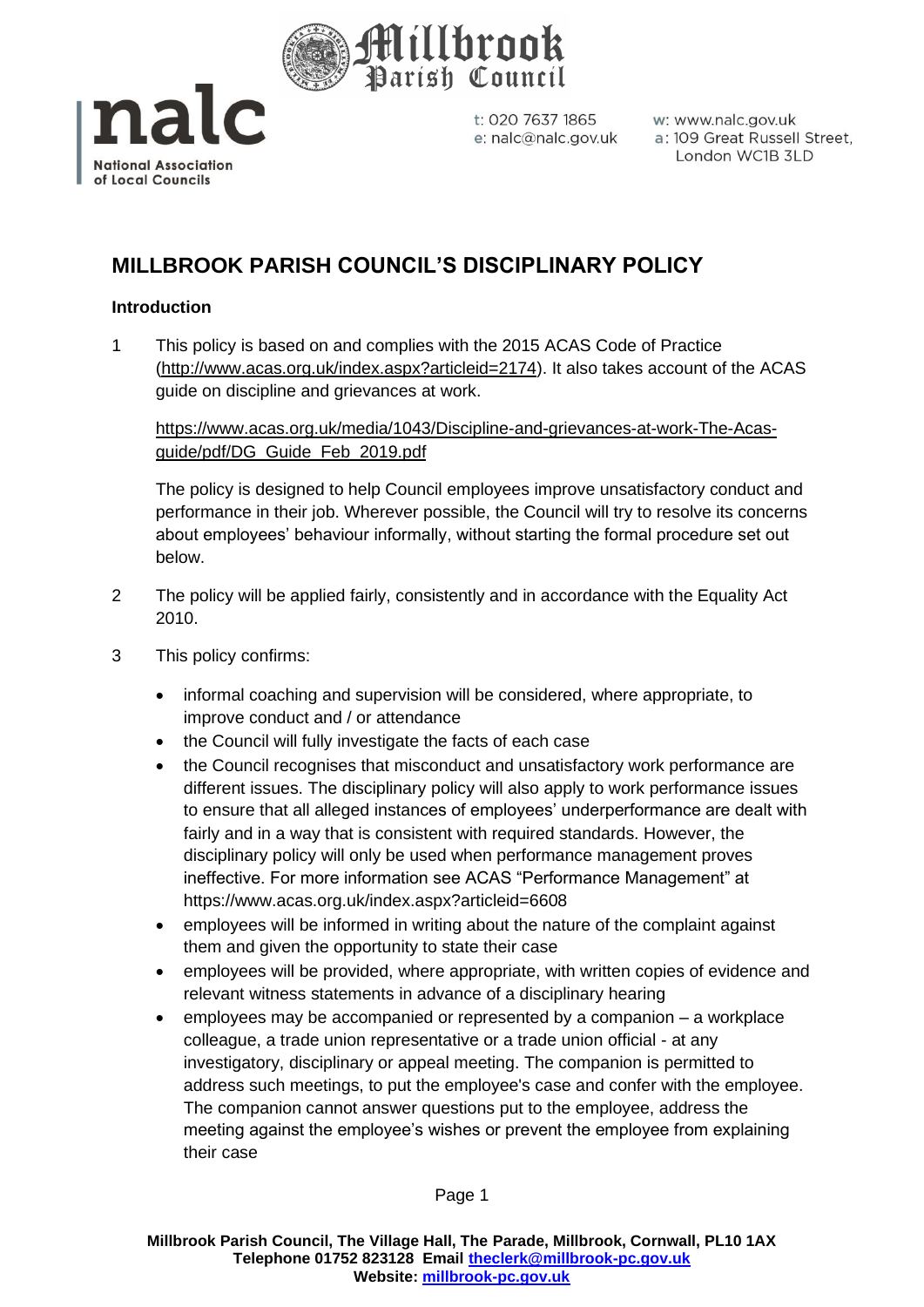



w: www.nalc.gov.uk a: 109 Great Russell Street, London WC1B 3LD

- the Council will give employees reasonable notice of any meetings in this procedure. Employee must make all reasonable efforts to attend. Failure to attend any meeting may result in it going ahead and a decision being taken. An employee who does not attend a meeting will be given the opportunity to be represented and to make written submissions
- if the employee's companion is not available for the proposed date of the meeting, the employee can request a postponement and can propose an alternative date that is within five working days of the original meeting date unless it is unreasonable not to propose a later date
- any changes to specified time limits in the Council's procedure must be agreed by the employee and the Council
- information about an employee's disciplinary matter will be restricted to those involved in the disciplinary process. A record of the reason for disciplinary action and the action taken by the Council is confidential to the employee. The employee's disciplinary records will be held by the Council in accordance with the General Data Protection Regulation (GDPR)
- audio or video recordings of the proceedings at any stage of the disciplinary procedure are prohibited, unless agreed by all affected parties as a reasonable adjustment that takes account of an employee's medical condition
- employees have the right to appeal against any disciplinary decision. The appeal decision is final
- if an employee who is already subject to the Council's disciplinary procedure raises a grievance, the grievance will normally be heard after the completion of the disciplinary procedure
- disciplinary action taken by the Council can include a written warning, final written warning or dismissal
- this procedure may be implemented at any stage if the employee's alleged misconduct warrants this
- except for gross misconduct when an employee may be dismissed without notice, the Council will not dismiss an employee on the first occasion that it decides there has been misconduct
- if an employee is suspended following allegations of misconduct, it will be on full pay and only for such time as is necessary. Suspension is not a disciplinary sanction. The Council will write to the employee to confirm any period of suspension and the reasons for it,
- the Council may consider mediation at any stage of the disciplinary procedure where appropriate (for example where there have been communication breakdowns or allegations of bullying or harassment). Mediation is a dispute resolution process that requires the consent of affected parties

Page 2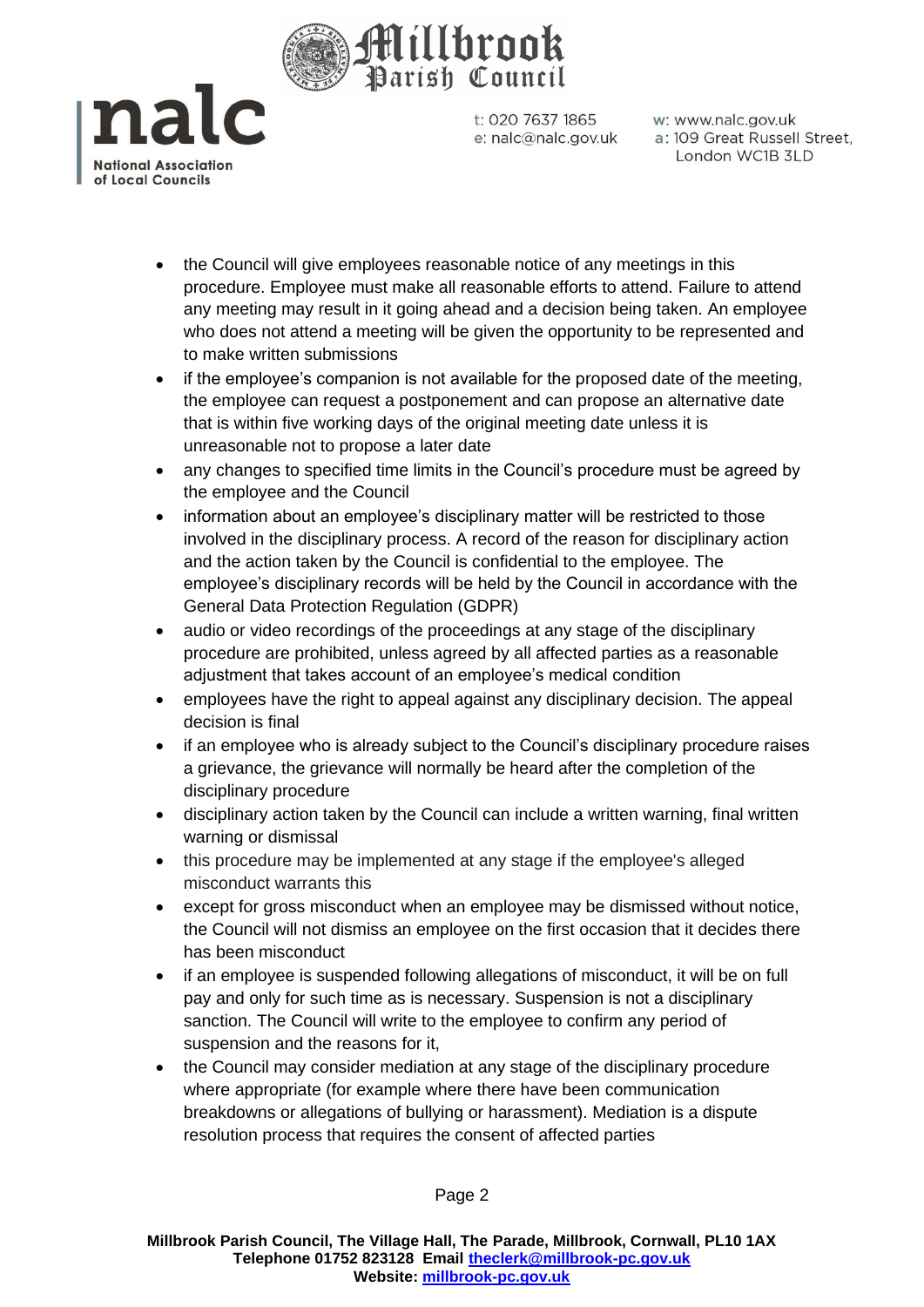



w: www.nalc.gov.uk a: 109 Great Russell Street, London WC1B 3LD

## **Examples of misconduct**

- 4 Misconduct is employee behaviour that can lead to the employer taking disciplinary action. The following list contains some examples of misconduct: The list is not exhaustive.
	- unauthorised absence
	- poor timekeeping
	- misuse of the Council's resources and facilities including telephone, email and internet
	- inappropriate behaviour
	- refusal to follow reasonable instructions
	- breach of health and safety rules.

### **Examples of gross misconduct**

- 5 Gross misconduct is misconduct that is so serious that it is likely to lead to dismissal without notice. The following list contains some examples of gross misconduct: The list is not exhaustive
	- bullying, discrimination and harassment
	- incapacity at work because of alcohol or drugs
	- violent behaviour
	- fraud or theft
	- gross negligence
	- gross insubordination
	- serious breaches of council policies and procedures e.g. the Health and Safety Policy, Equality and Diversity Policy, Data Protection Policy and any policies regarding the use of information technology
	- serious and deliberate damage to property
	- use of the internet or email to access pornographic, obscene or offensive material
	- disclosure of confidential information.

### **Suspension**

- 6 If allegations of gross misconduct or serious misconduct are made, the council may suspend the employee while further investigations are carried out. Suspension will be on full pay. Suspension does not imply any determination of guilt or innocence, as it is merely a measure to enable further investigation.
- Page 3 7 While on suspension, the employee is required to be available during normal hours of work in the event that the council needs to make contact. The employee must not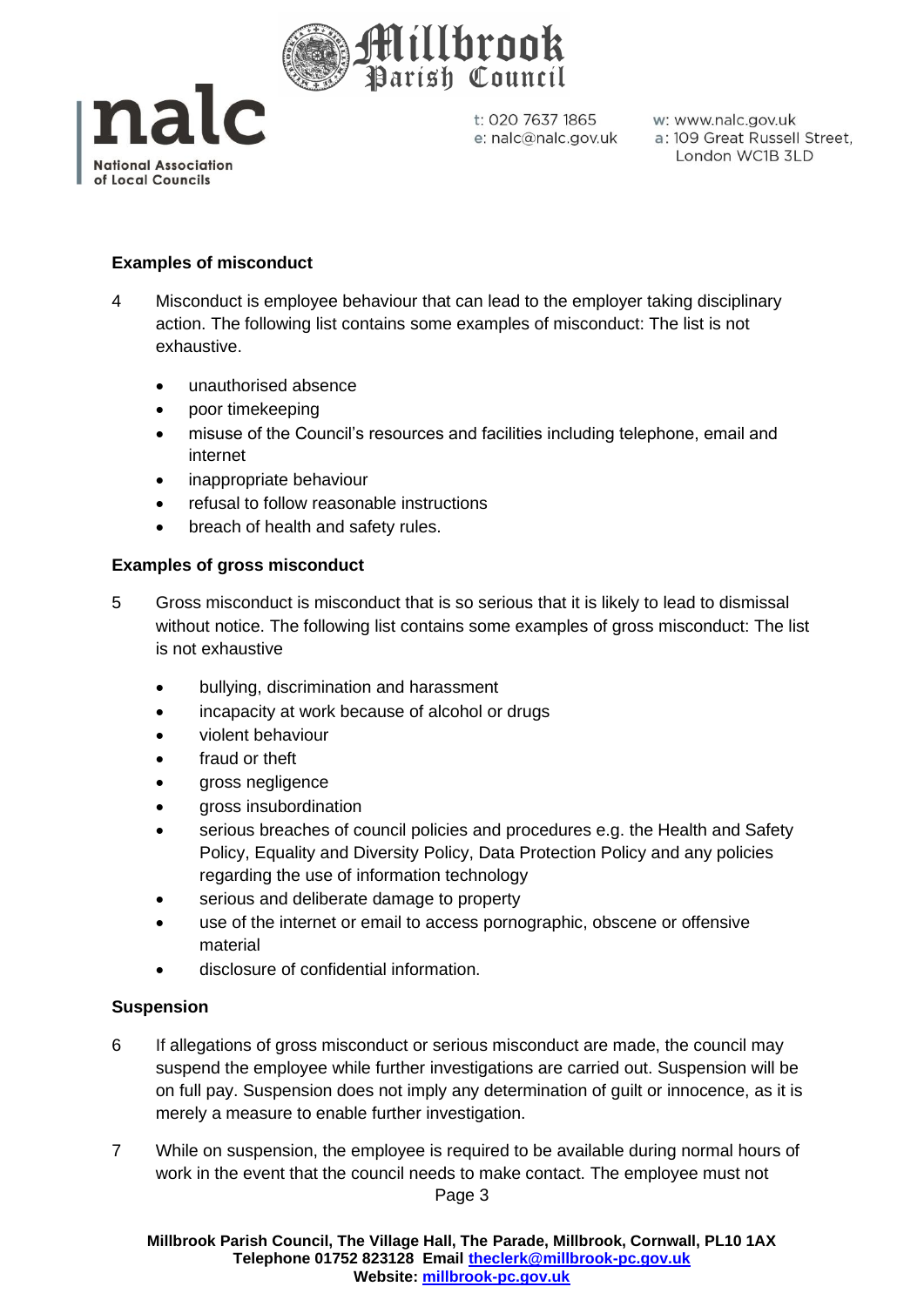



w: www.nalc.gov.uk a: 109 Great Russell Street, London WC1B 3LD

contact or attempt to contact or influence anyone connected with the investigation in any way or to discuss this matter with any other employee or councillor.

8 The employee must not attend work. The council will make arrangements for the employee to access any information or documents required to respond to any allegations.

## **Examples of unsatisfactory work performance**

- 9 The following list contains some examples of unsatisfactory work performance: The list is not exhaustive.
	- inadequate application of management instructions/office procedures
	- inadequate IT skills
	- unsatisfactory management of staff
	- unsatisfactory communication skills.

### **The Procedure**

10 Preliminary enquiries*.* The council may make preliminary enquiries to establish the basic facts of what has happened in order to understand whether there may be a case to answer under the disciplinary procedure.

If the employee's manager believes there may be a disciplinary case to answer, the council may initiate a more detailed investigation undertaken to establish the facts of a situation or to establish the perspective of others who may have witnessed misconduct.

11 Informal Procedures. Where minor concerns about conduct become apparent, it is the manager's responsibility to raise this with the employee and clarify the improvements required. A file note will be made and kept by the manager. The informal discussions are not part of the formal disciplinary procedure. If the conduct fails to improve, or if further matters of conduct become apparent, the manager may decide to formalise the discussions and invite the employee to a first stage disciplinary hearing.

### **Disciplinary investigation**

- 12 A formal disciplinary investigation may sometimes be required to establish the facts and whether there is a disciplinary case to answer.
- 13 If a formal disciplinary investigation is required, the Council's staffing committee will appoint an Investigator who will be responsible for undertaking a fact-finding exercise to collect all relevant information. The Investigator will be independent and will normally be a councillor. If the staffing committee considers that there are no

Page 4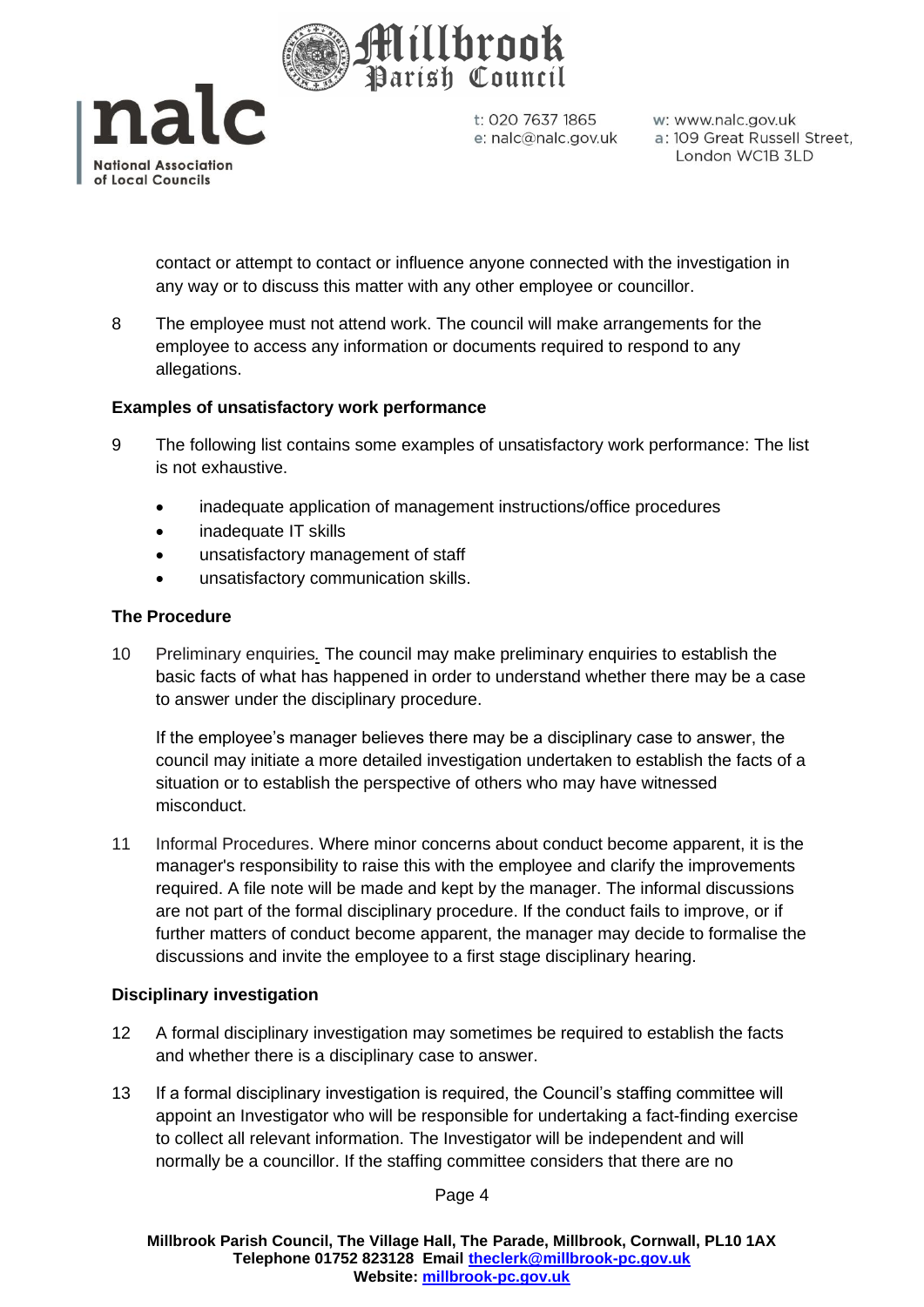

nalc **National Association** of Local Councils

t: 020 7637 1865 e: nalc@nalc.gov.uk w: www.nalc.gov.uk a: 109 Great Russell Street, London WC1B 3LD

councillors who are independent (for example, because they all have direct involvement in the allegations about the employee), it will appoint someone from outside the Council. The Investigator will be appointed as soon as possible after the allegations have been made. The staffing committee will inform the Investigator of the terms of reference of the investigation. The terms of reference should specify:

- the allegations or events that the investigation is required to examine
- whether a recommendation is required
- how the findings should be presented. For example, an investigator will often be required to present the findings in the form of a written report
- who the findings should be reported to and who to contact for further direction if unexpected issues arise or advice is needed.
- 14 The Investigator will be asked to submit their findings within 20 working days of appointment where possible. In cases of alleged unsatisfactory performance or of allegations of minor misconduct, the appointment of an investigator may not be necessary and the Council may decide to commence disciplinary proceedings at the next stage - the disciplinary meeting (see paragraph 22).
- 15 The staffing committee will notify the employee in writing of the alleged misconduct and details of the person undertaking the investigation. The employee may be asked to meet an investigator as part of the disciplinary investigation. The employee will be given sufficient notice of the meeting with the Investigator so that he/she has reasonable time to prepare for it. The letter will explain the investigatory process and that the meeting is part of that process. The employee will be provided with a copy of the Council's disciplinary procedure. The Council will also inform the employee that when they meets with the Investigator, he/she will have the opportunity to comment on the allegations of misconduct.
- 16 Employees may be accompanied or represented by a workplace colleague, a trade union representative or a trade union official at any investigatory meeting.
- 17 If there are other persons (e.g. employees, councillors, members of the public or the Council's contractors) who can provide relevant information, the Investigator should try to obtain it from them in advance of the meeting with the employee.
- 18 The Investigator has no authority to take disciplinary action. Their role is to establish the facts of the case as quickly as possible and prepare a report that recommends to the staffing committee whether or not disciplinary action should be considered under the policy.
- 19 The Investigator's report will contain their recommendations and the findings on which they were based. He/she will recommend either:

Page 5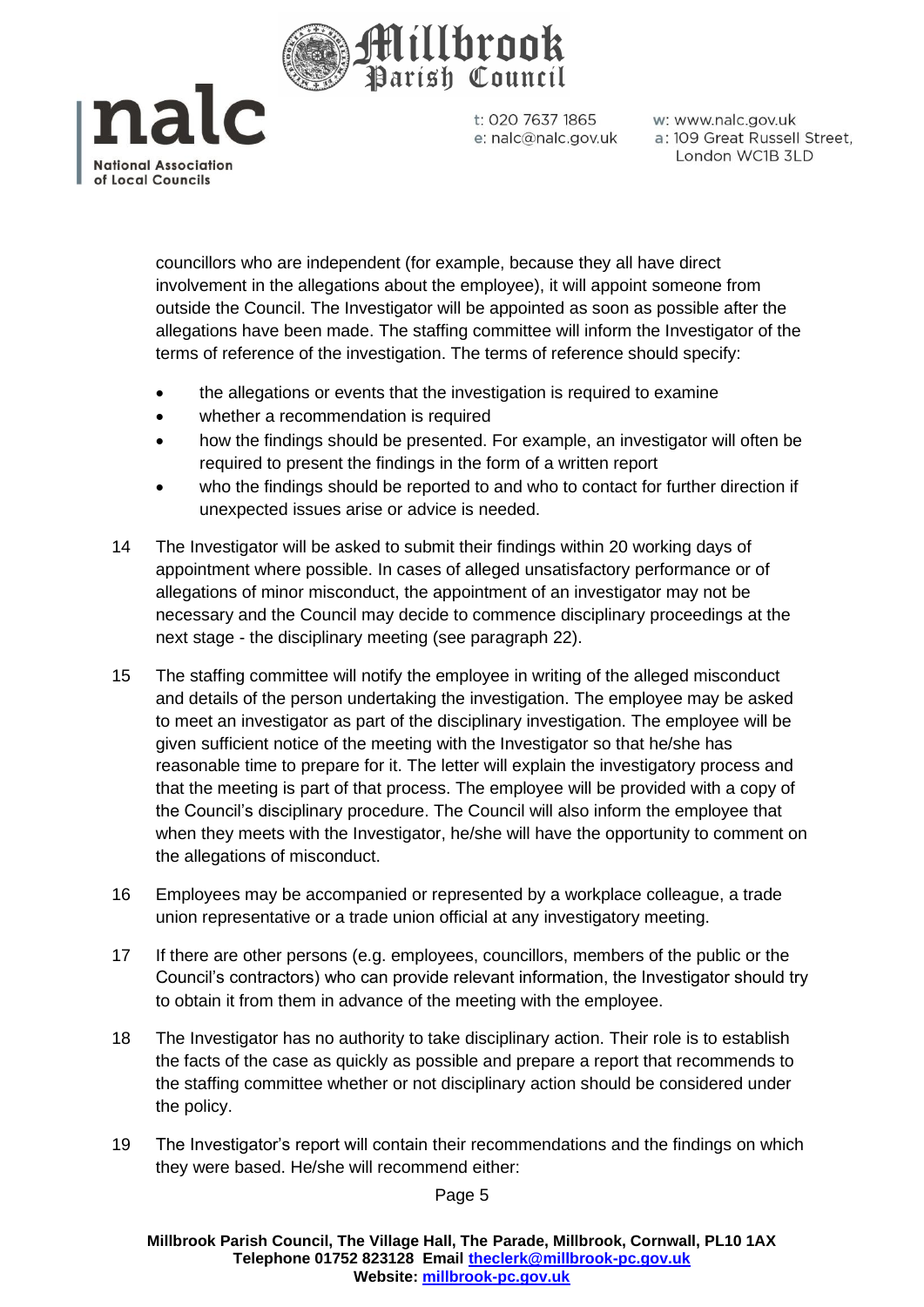



w: www.nalc.gov.uk a: 109 Great Russell Street, London WC1B 3LD

- the employee has no case to answer and there should no further action under the Council's disciplinary procedure
- the matter is not serious enough to justify further use of the disciplinary procedure and can be dealt with informally or
- the employee has a case to answer and a formal hearing should be convened under the Council's disciplinary procedure.
- 20 The Investigator will submit the report to the staffing committee which will decide whether further action will be taken.
- 21 If the Council decides that it will not take disciplinary action, it may consider whether mediation would be appropriate in the circumstances.

## **The disciplinary meeting**

- 22 If the staffing committee decides that there is a case to answer, it will appoint a staffing sub-committee of three councillors, to formally hear the allegations. The staffing subcommittee will appoint a Chairman from one of its members. The Investigator shall not sit on the sub-committee.
- 23 No councillor with direct involvement in the matter shall be appointed to the subcommittee. The employee will be invited, in writing, to attend a disciplinary meeting. The sub–committee's letter will confirm the following:
	- the names of its Chairman and other two members
	- details of the alleged misconduct, its possible consequences and the employee's statutory right to be accompanied at the meeting
	- a copy of the information provided to the sub-committee which may include the investigation report, supporting evidence and a copy of the Council's disciplinary procedure
	- the time and place for the meeting. The employee will be given reasonable notice of the hearing so that he /she has sufficient time to prepare for it
	- that witnesses may attend on the employee's and the Council's behalf and that both parties should inform each other of their witnesses' names at least two working days before the meeting
	- that the employee may be accompanied by a companion a workplace colleague, a trade union representative or a trade union official

The purpose of the disciplinary meeting hearing is for the allegations to be put to the employee and then for the employee to give their perspective. It will be conducted as follows: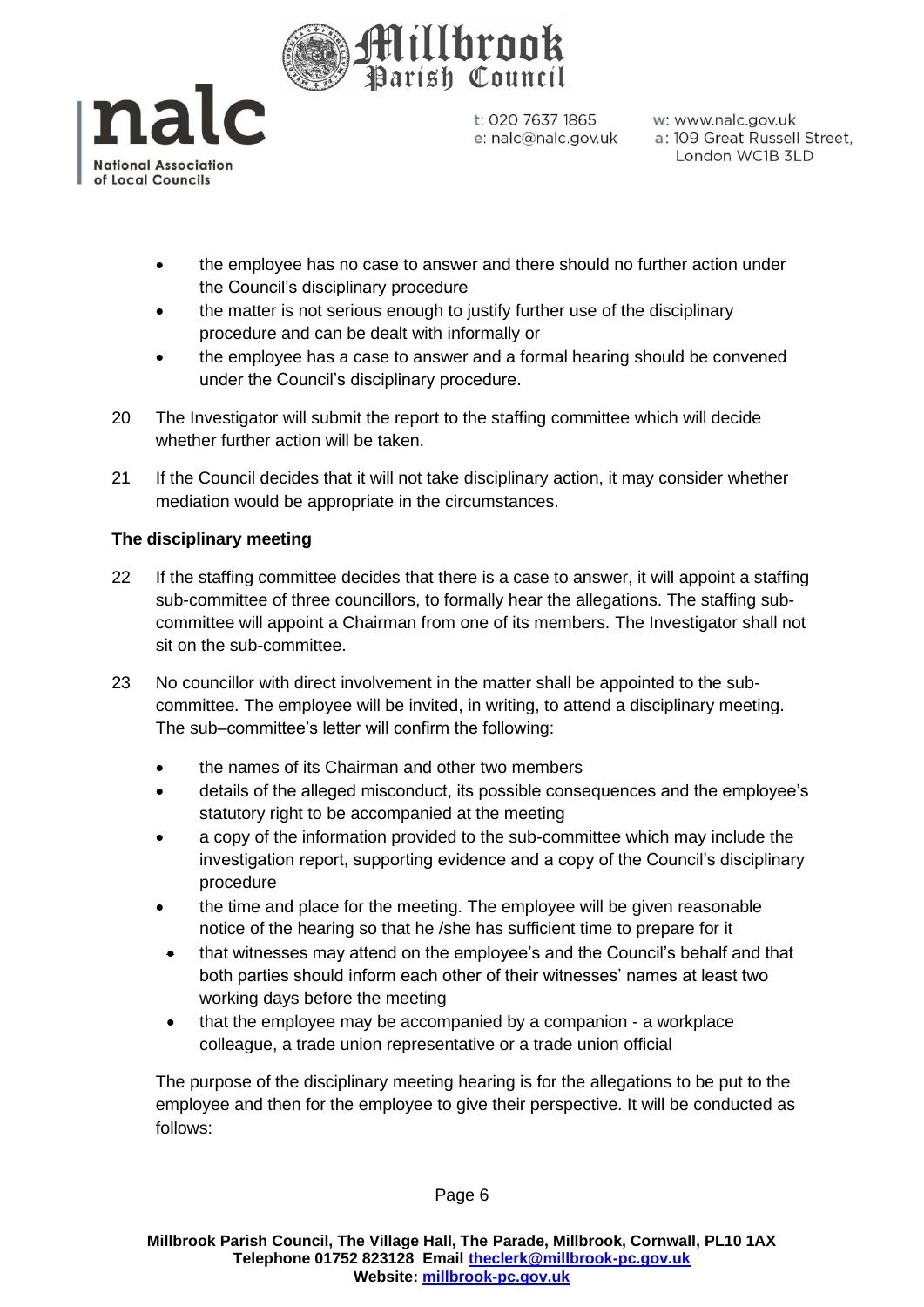



w: www.nalc.gov.uk a: 109 Great Russell Street, London WC1B 3LD

- the Chairman will introduce the members of the sub-committee to the employee and explain the arrangements for the hearing
- the Chairman will set out the allegations and invite the Investigator to present the findings of the investigation report (if there has been a previous investigation)
- the Chairman will invite the employee to present their account
- the employee (or the companion) will set out their case and present evidence (including any witnesses and/or witness statements)
- any member of the sub-committee and the employee (or the companion) may question the Investigator and any witness
- the employee (or companion) will have the opportunity to sum up
- 24 The Chairman will provide the employee with the sub-committee's decision with reasons, in writing, within five working days of the meeting. The Chairman will also notify the employee of the right to appeal the decision.
- 25 The disciplinary meeting may be adjourned to allow matters that were raised during the meeting to be further investigated by the sub-committee.

## **Disciplinary action**

26 If the sub-committee decides that there should be disciplinary action, it may be any of the following:

First written warning

If the employee's conduct has fallen beneath acceptable standards, a first written warning will be issued. A first written warning will set out:

- the reason for the written warning, the improvement required (if appropriate) and the time period for improvement
- that further misconduct/failure to improve will result in more serious disciplinary action
- the employee's right of appeal
- that a note confirming the written warning will be placed on the employee's personnel file, that a copy will be provided to the employee and that the warning will remain in force for a specified period of time (e.g. 12 months).

## **Final written warning**

If the offence is sufficiently serious, or if there is further misconduct or a failure to improve sufficiently during the currency of a prior warning, the employee will be given a final written warning. A final written warning will set out:

Page 7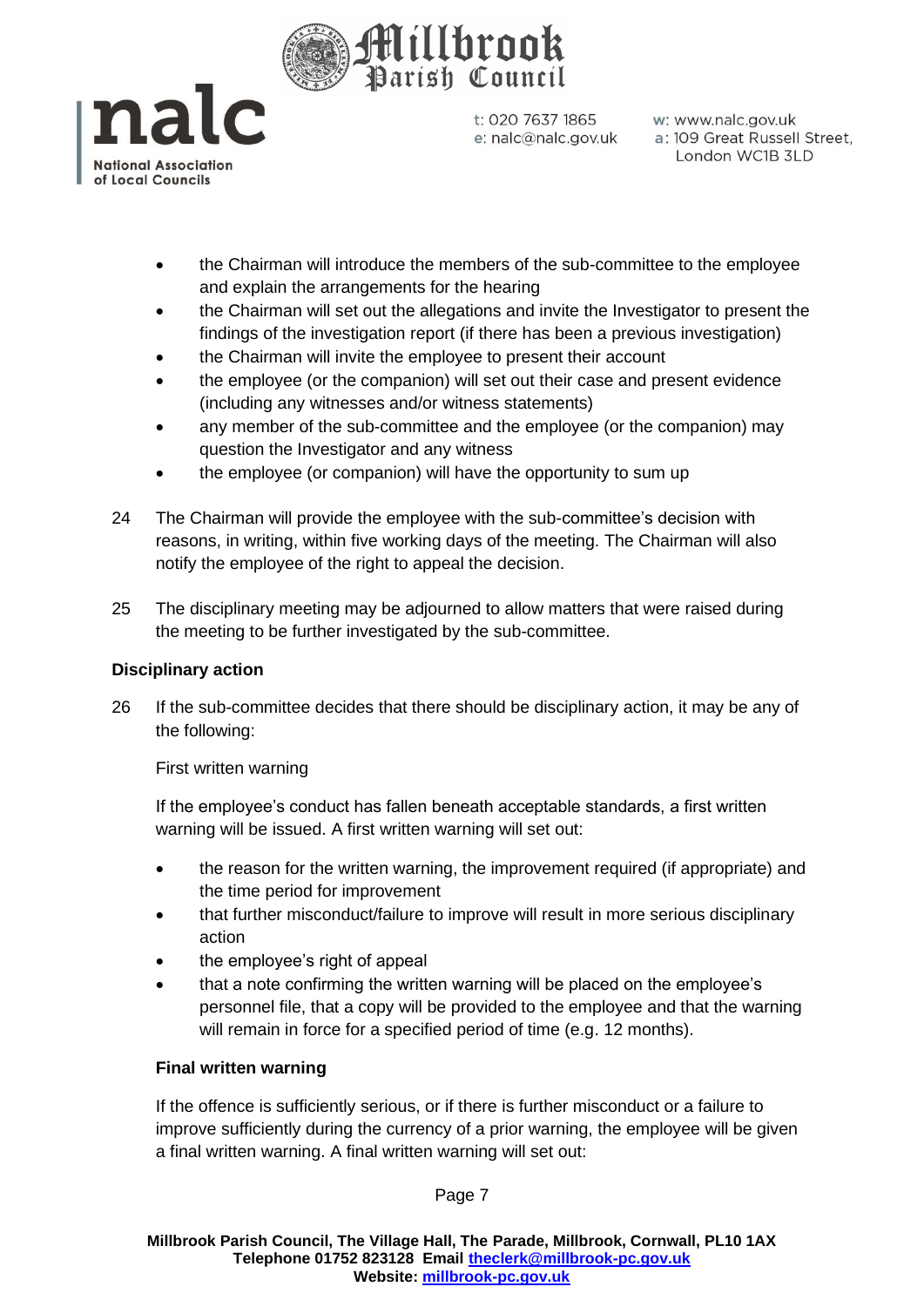



w: www.nalc.gov.uk a: 109 Great Russell Street, London WC1B 3LD

- the reason for the final written warning, the improvement required (if appropriate) and the time period for improvement
- that further misconduct/failure to improve will result in more serious disciplinary action up to and including dismissal
- the employee's right of appeal
- that a note confirming the final written warning will be placed on the employee's personnel file, that a copy will be provided to the employee and that the warning will remain in force for a specified period of time (e.g. 12 months).

## **Dismissal**

The Council may dismiss:

- for gross misconduct
- if there is no improvement within the specified time period, in the conduct which has been the subject of a final written warning
- if another instance of misconduct has occurred and a final written warning has already been issued and remains in force.
- 27 The Council will consider very carefully a decision to dismiss. If an employee is dismissed, he/she will receive a written statement of the reasons for their dismissal, the date on which the employment will end and details of their right of appeal. If the sub-committee decides to take no disciplinary action, no record of the matter will be retained on the employee's personnel file. Action taken as a result of the disciplinary meeting will remain in force unless it is modified as a result of an appeal.

## **The appeal**

- 28 An employee who is the subject of disciplinary action will be notified of the right of appeal. Their written notice of appeal must be received by the Council within five working days of the employee receiving written notice of the disciplinary action and must specify the grounds for appeal.
- 29 The grounds for appeal include;
	- a failure by the Council to follow its disciplinary policy
	- the sub-committee's disciplinary decision was not supported by the evidence
	- the disciplinary action was too severe in the circumstances of the case
	- new evidence has come to light since the disciplinary meeting.
- 30 Where possible, the appeal will be heard by a panel of three members of the staffing committee who have not previously been involved in the case. This includes the Investigator. There may be insufficient members of the staffing committee who have

Page 8